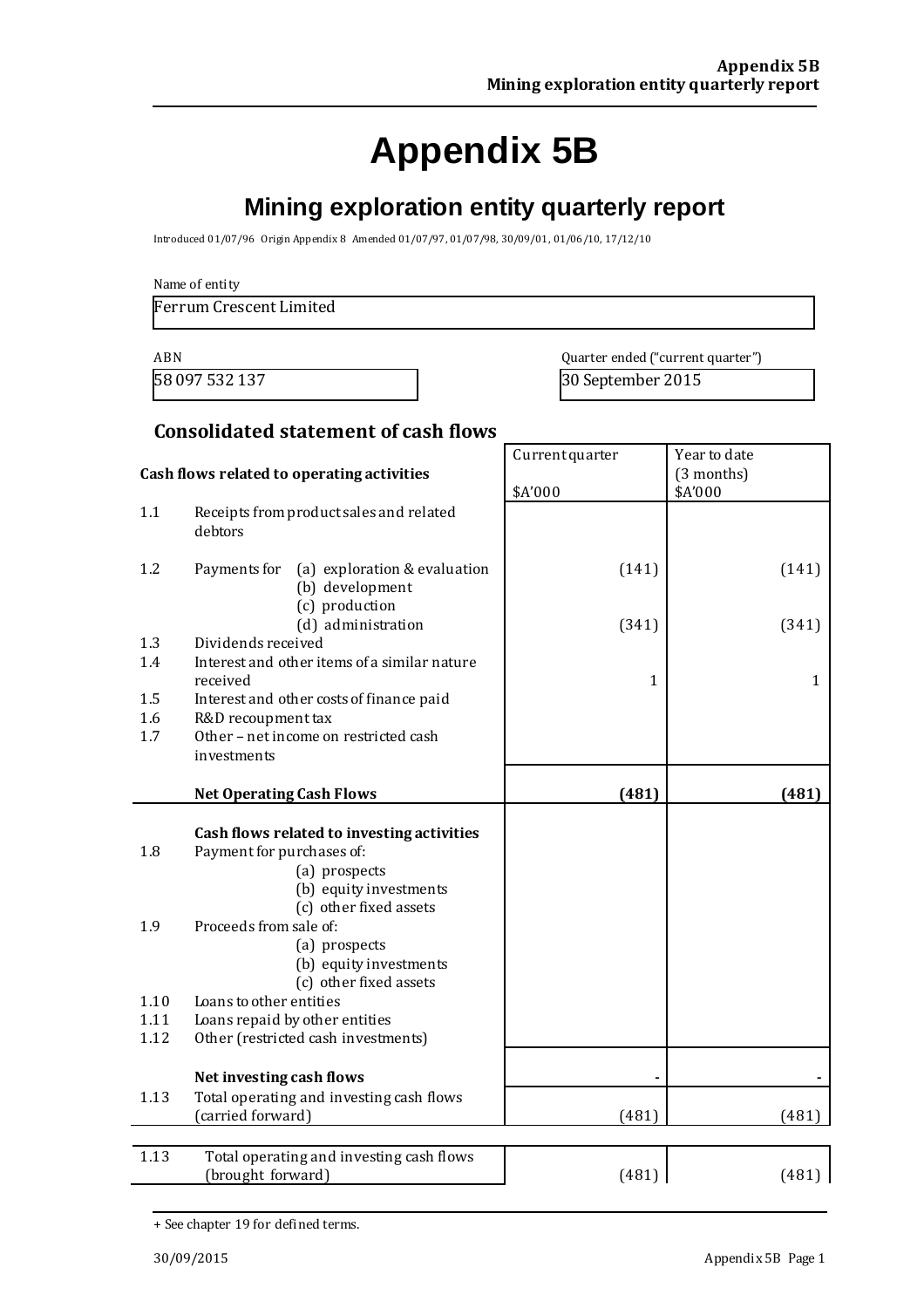| 1.14<br>1.15<br>1.16<br>1.17<br>1.18<br>1.19.1<br>1.19.2 | Cash flows related to financing activities<br>Proceeds from issues of shares, options, etc.<br>Proceeds from sale of forfeited shares<br>Proceeds from borrowings<br>Repayment of borrowings<br>Dividends paid<br>Other<br>Other – share issue costs |             |             |
|----------------------------------------------------------|------------------------------------------------------------------------------------------------------------------------------------------------------------------------------------------------------------------------------------------------------|-------------|-------------|
|                                                          | Net financing cash flows                                                                                                                                                                                                                             |             |             |
|                                                          | Net increase (decrease) in cash held                                                                                                                                                                                                                 | (481)       | (481)       |
| 1.20<br>1.21                                             | Cash at beginning of quarter/year to date<br>Exchange rate adjustments to item 1.20                                                                                                                                                                  | 1,029<br>39 | 1,029<br>39 |
| 1.22                                                     | Cash at end of quarter                                                                                                                                                                                                                               | 587         | 587         |

### **Payments to directors of the entity and associates of the directors Payments to related entities of the entity and associates of the related entities**

|      |                                                                  | Current quarter<br>\$A'000 |    |
|------|------------------------------------------------------------------|----------------------------|----|
| 1.23 | Aggregate amount of payments to the parties included in item 1.2 |                            | 95 |
| 1.24 | Aggregate amount of loans to the parties included in item 1.10   |                            |    |

1.25 Explanation necessary for an understanding of the transactions

### **Non-cash financing and investing activities**

2.1 Details of financing and investing transactions which have had a material effect on consolidated assets and liabilities but did not involve cash flows

2.2 Details of outlays made by other entities to establish or increase their share in projects in which the reporting entity has an interest

#### **Financing facilities available**

*Add notes as necessary for an understanding of the position.*

Amount available \$A'000 Amount used \$A'000 3.1 Loan facilities 3.2 Credit standby arrangements

### **Estimated cash outflows for next quarter**

<sup>+</sup> See chapter 19 for defined terms.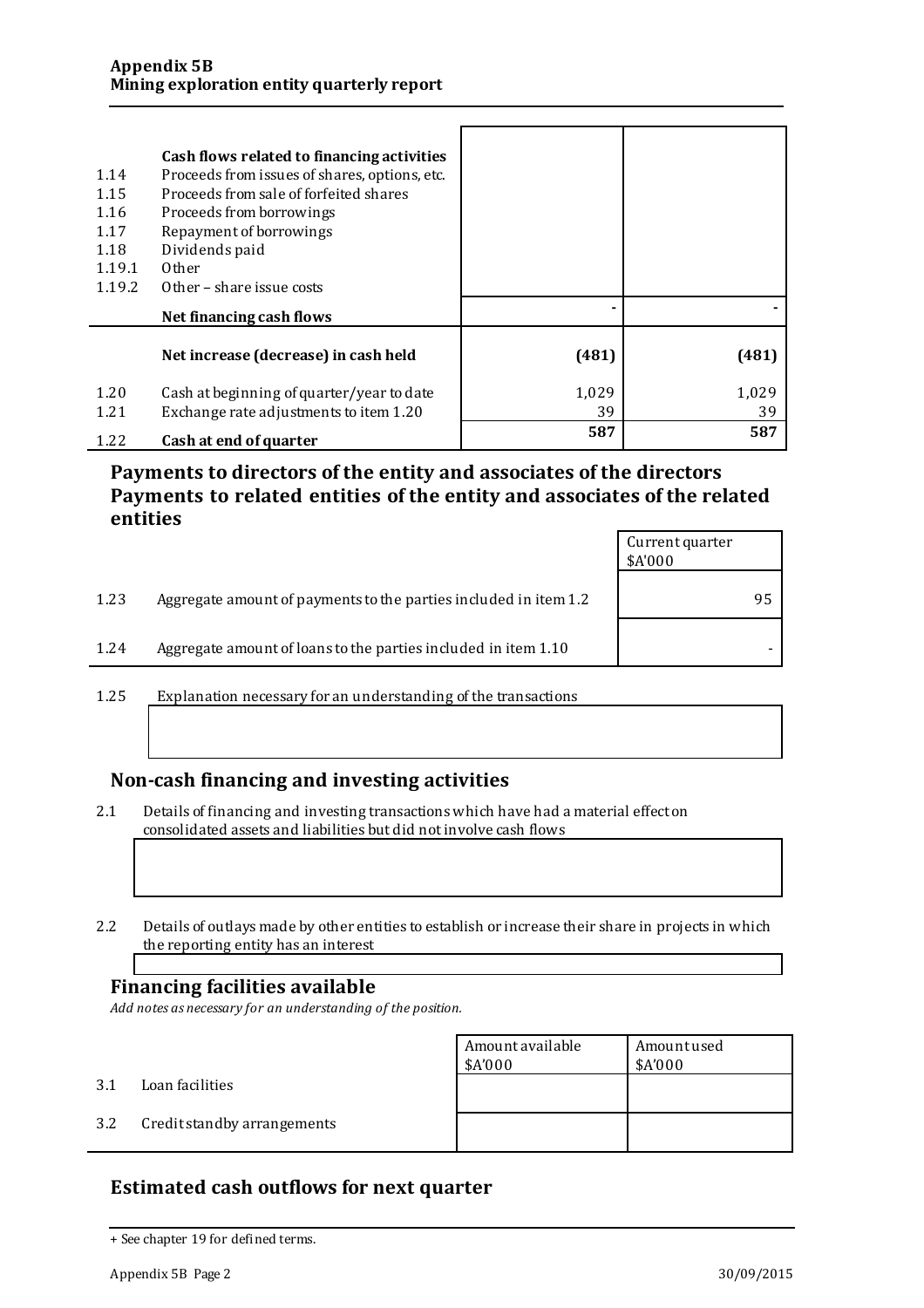|     |                            | \$A'000 |
|-----|----------------------------|---------|
| 4.1 | Exploration and evaluation | 300     |
| 4.2 | Development                |         |
| 4.3 | Production                 |         |
| 4.4 | Administration             | 200     |
|     | <b>Total</b>               | 500     |

# **Reconciliation of cash**

| Reconciliation of cash at the end of the quarter (as<br>shown in the consolidated statement of cash flows)<br>to the related items in the accounts is as follows. |                                           | Current quarter<br>\$A'000 | Previous quarter<br>\$A'000 |
|-------------------------------------------------------------------------------------------------------------------------------------------------------------------|-------------------------------------------|----------------------------|-----------------------------|
| 5.1                                                                                                                                                               | Cash on hand and at bank                  | 525                        | 945                         |
| 5.2                                                                                                                                                               | Deposits at call                          | 62                         | 84                          |
| 5.3                                                                                                                                                               | Bank overdraft                            |                            |                             |
| 5.4                                                                                                                                                               | Other (provide details)                   |                            |                             |
|                                                                                                                                                                   | Total: cash at end of quarter (item 1.22) | 587                        | 1.029                       |

### **Changes in interests in mining tenements**

|     |                                                                                                   | Tenement reference | Nature of interest<br>(note(2)) | Interest at<br>beginning<br>of quarter | Interest<br>at end of<br>quarter |
|-----|---------------------------------------------------------------------------------------------------|--------------------|---------------------------------|----------------------------------------|----------------------------------|
| 6.1 | Interests in mining<br>tenements and<br>petroleum tenements<br>relinquished, reduced<br>or lapsed |                    |                                 |                                        |                                  |
| 6.2 | Interests in mining<br>tenements and<br>petroleum tenements<br>acquired or increased              |                    |                                 |                                        |                                  |

### **Issued and quoted securities at end of current quarter**

*Description includes rate of interest and any redemption or conversion rights together with prices and dates.*

| Total number | Number quoted | Issue price per | Amount paid up    |
|--------------|---------------|-----------------|-------------------|
|              |               | security (see   | per security (see |
|              |               | note 3) (cents) | note 3) (cents)   |

<sup>+</sup> See chapter 19 for defined terms.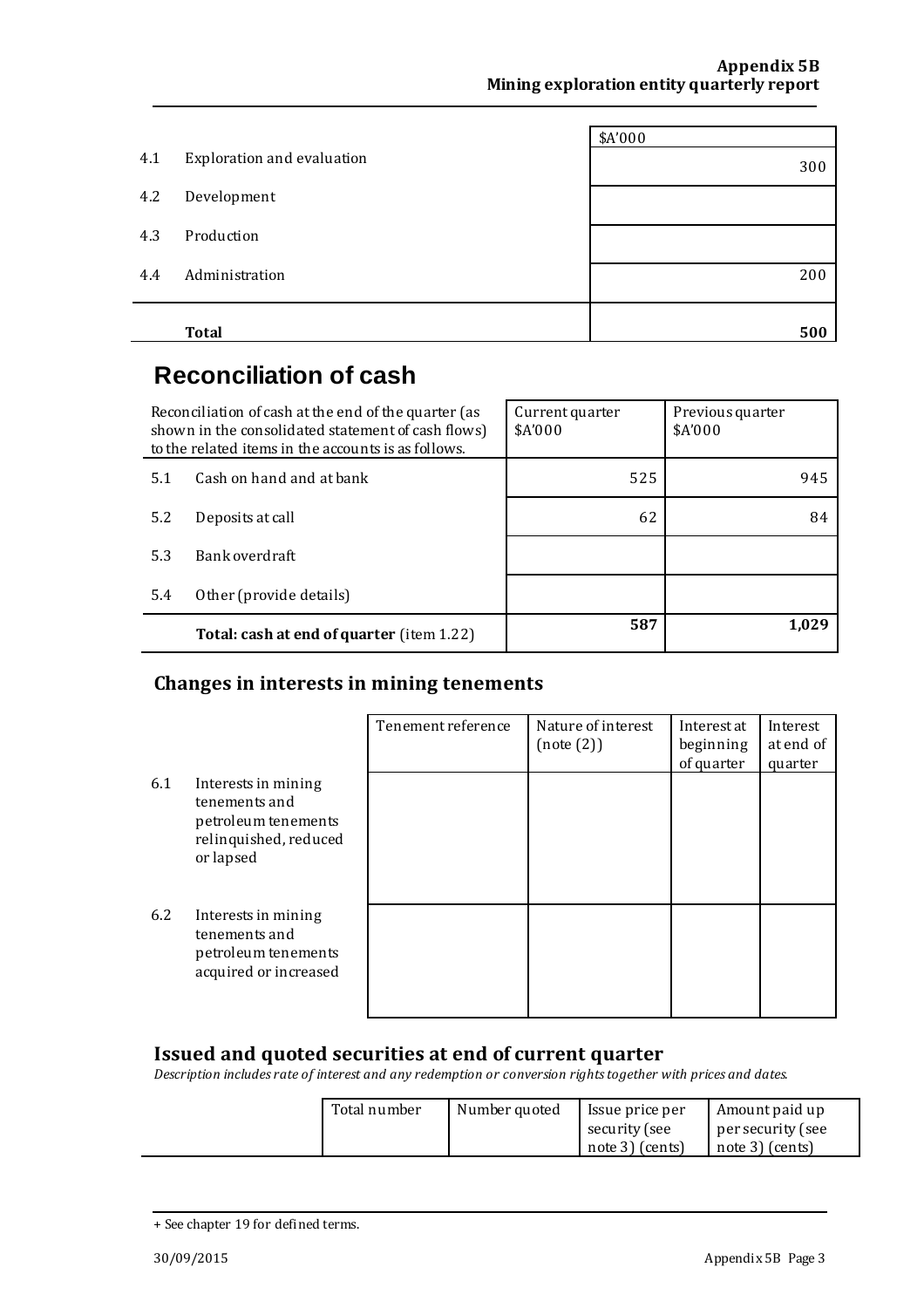#### **Appendix 5B Mining exploration entity quarterly report**

| 7.1  | Preference<br><sup>+</sup> securities |             |             |                            |                                 |
|------|---------------------------------------|-------------|-------------|----------------------------|---------------------------------|
|      | (description)                         |             |             |                            |                                 |
| 7.2  | Changes during                        |             |             |                            |                                 |
|      | quarter                               |             |             |                            |                                 |
|      | (a) Increases                         |             |             |                            |                                 |
|      | through issues                        |             |             |                            |                                 |
|      | (b) Decreases<br>through returns      |             |             |                            |                                 |
|      | of capital, buy-                      |             |             |                            |                                 |
|      | backs,                                |             |             |                            |                                 |
|      | redemptions                           |             |             |                            |                                 |
| 7.3  | +Ordinary                             | 618,787,353 | 616,487,353 | Various                    | <b>Fully Paid</b>               |
|      | securities                            |             |             |                            |                                 |
| 7.4  | Changes during                        |             |             |                            |                                 |
|      | quarter                               |             |             |                            |                                 |
|      | (a) Increases                         |             |             |                            |                                 |
|      | through issues                        |             |             |                            |                                 |
|      |                                       |             |             |                            |                                 |
|      | (b) Decreases                         |             |             |                            |                                 |
|      | through returns                       |             |             |                            |                                 |
|      | of capital, buy-                      |             |             |                            |                                 |
| 7.5  | backs<br><sup>+</sup> Convertible     |             |             |                            |                                 |
|      | debt securities                       |             |             |                            |                                 |
|      | (description)                         |             |             |                            |                                 |
| 7.6  | Changes during                        |             |             |                            |                                 |
|      | quarter                               |             |             |                            |                                 |
|      | (a) Increases                         |             |             |                            |                                 |
|      | through issues<br>(b) Decreases       |             |             |                            |                                 |
|      | through                               |             |             |                            |                                 |
|      | securities                            |             |             |                            |                                 |
|      | matured,                              |             |             |                            |                                 |
|      | converted                             |             |             |                            |                                 |
| 7.7  | <b>Options</b>                        | 500,000     |             | Exercise price<br>\$0.03\$ | Expiry date<br>21 November 2016 |
|      | (description and<br>conversion        | 2,500,000   |             | \$0.08                     | 19 February 2017                |
|      | factor)                               | 2,000,000   |             | GBP0.0075                  | 2 February 2018                 |
|      |                                       | 3,000,000   |             | GBP0.02                    | 2 February 2018                 |
|      |                                       | 2,000,000   |             | GBP0.0075                  | 1 March 2018                    |
|      |                                       | 3,000,000   |             | GBP0.02                    | 1 March 2018                    |
| 7.8  | Issued during                         |             |             |                            |                                 |
|      | quarter                               |             |             |                            |                                 |
| 7.9  | Exercised                             |             |             |                            |                                 |
|      | during quarter                        |             |             |                            |                                 |
| 7.10 | Expired /                             |             |             |                            |                                 |
|      | cancelled<br>during quarter           |             |             |                            |                                 |
| 7.11 | <b>Debentures</b>                     |             |             |                            |                                 |
|      | (totals only)                         |             |             |                            |                                 |

<sup>+</sup> See chapter 19 for defined terms.